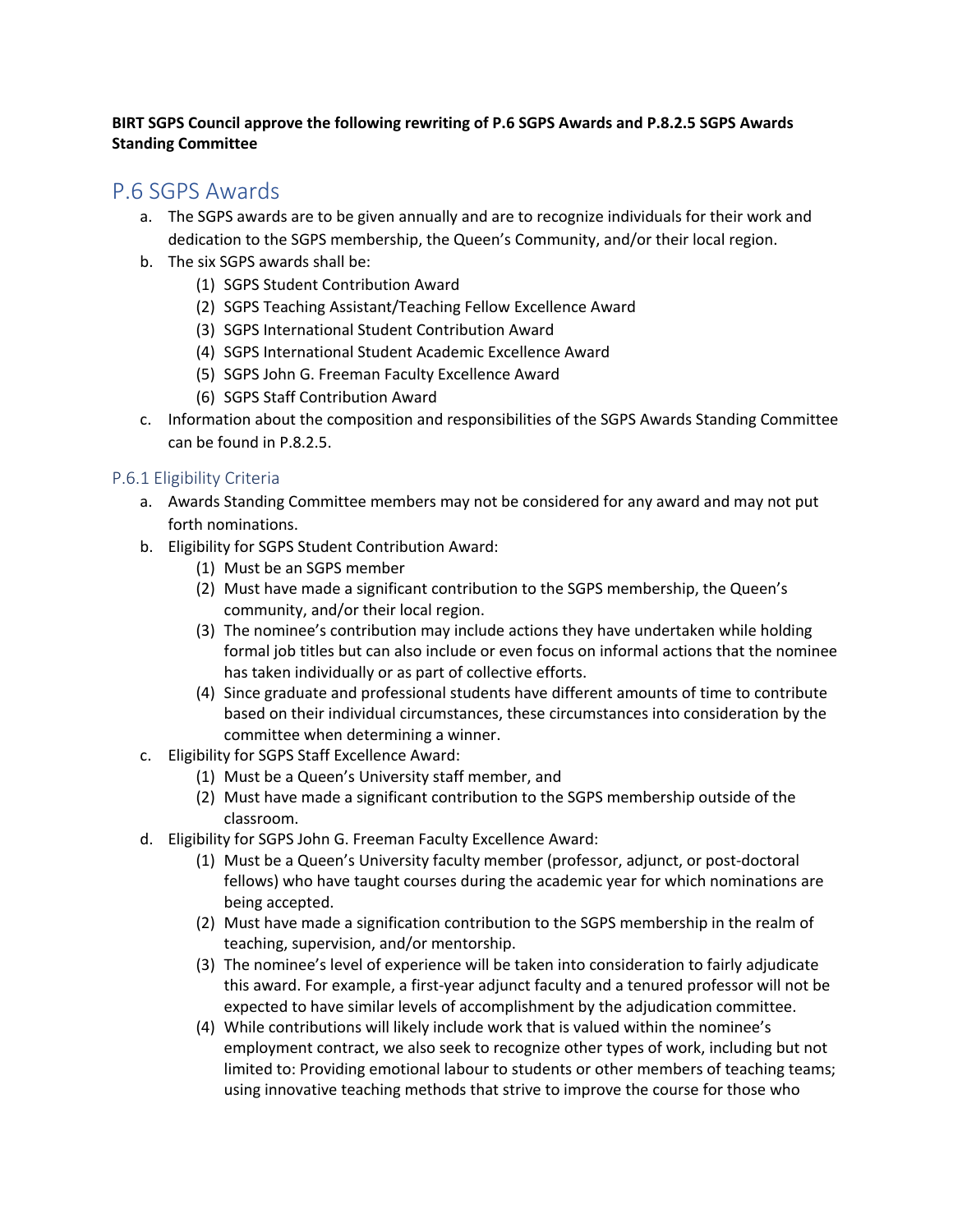might experience marginalization based on race, class, gender, orientation, or ability; or creating or facilitating groups, workshops, or initiatives to better address the needs of students or the Queen's community.

- e. Eligibility for SGPS Teaching Assistant/Teaching Fellow Excellence Award:
	- (1) Must be a Teaching Assistant or Teaching Fellow AND an SGPS member during the academic year for which nominations are being accepted.
	- (2) Must have made a significant contribution to the classes in which they work.
	- (3) The nominee's level of study will be taken into consideration when adjudicating this award. For example, first year MA/MSc students who just finished their first Teaching Assistantship or fourth year PhD candidates who are more seasoned teaching employees will not be expected to have similar levels of experience or accomplishment by the adjudication committee.
	- (4) While contributions will likely include work that is valued within the nominee's employment contract, we also seek to recognize other types of work, including but not limited to: providing emotional labour to students or other members of teaching teams; offering creative or helpful suggestions on how to improve a course to your supervisor; or using innovative teaching methods that strive to improve the course for those who might experience marginalization based on race, class, gender, orientation, or ability.
- f. Eligibility for SGPS International Student Contribution Award:
	- (1) Must be an international graduate or professional student AND an SGPS Member
	- (2) Must have made a significant contribution to the SGPS membership, the Queen's community, and/or their local region.
	- (3) The nominee's contribution may include actions they have undertaken while holding formal job titles but can also include or even focus on informal actions that the nominee has taken individually or as part of collective efforts.
	- (4) Since graduate and professional students have different amounts of time to contribute based on their individual circumstances, we will take these circumstances into consideration when making our decision.
- g. Eligibility for SGPS International Student Academic Excellence Award:
	- (1) Must be an international graduate or professional student AND an SGPS Member
	- (2) Must demonstrate academic excellence. Academic excellence includes achievement in courses and research contributions, as well as instances in which the nominee has, in ethically responsible ways, applied what they have learned through their studies or research to initiatives that have a positive impact within or external to Queen's.
	- (3) The nominee's level of study will be taken into consideration when adjudicating this award. For example, MA/MSc students who just presented at their first conference or fourth year PhD candidates who have published multiple papers and held multiple Research Assistantships will not be expected to have similar levels of experience or accomplishment by the adjudication committee.

## P.6.2 Nomination Criteria

- a. Nominations for the awards will be accepted only from current SGPS members, with the exception of the SGPS Teaching Assistant/Teaching Fellow Excellence Award, for which nominations may be accepted from any member of the Queen's Community.
- b. SGPS Members may nominate themselves for the four awards they are eligible to win.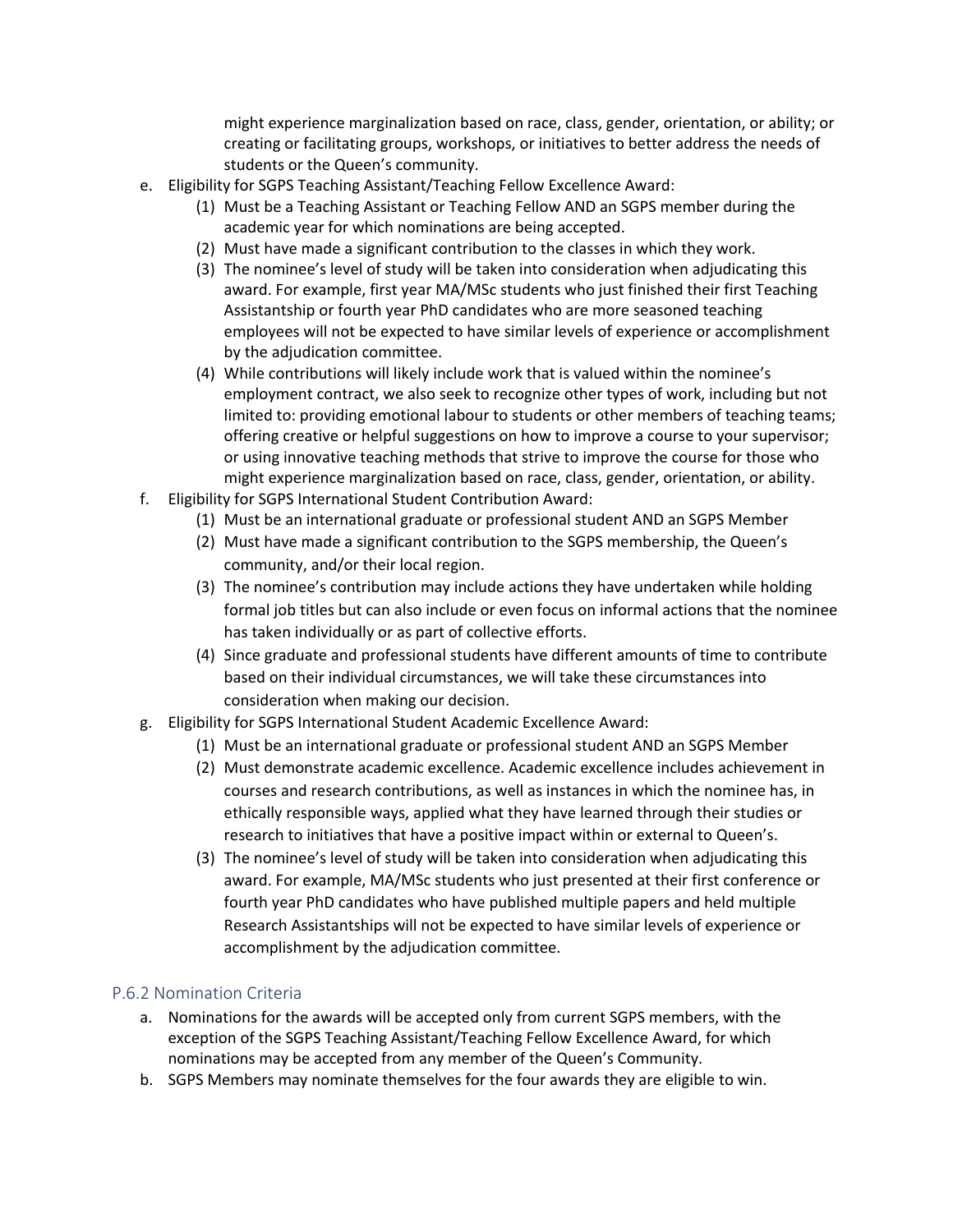- c. The nomination forms shall be made available on the SGPS website and must contain the following information:
	- (1) The nominator's full name and student number (if applicable)
	- (2) The name of the nominee
	- (3) The name of the Award
	- (4) Contact Information for the nominator and nominee
- d. For the four student awards, the following will also be required, and should be tailored to inform the SGPS Awards Standing Committee about how the nominee meets the eligibility requirements for the award outlined in P.6.1:
	- (1) A statement (250-500 words) from the nominator (or the nominee, in the case of selfnomination – see P.6.2.b).
	- (2) A resume (three pages or less). The resume format can be modified in whatever way highlights the nominee's achievements best.
	- (3) Two reference letters (250-500 words). No preference will be shown for reference letters from those who are "above" the nominee in any sort of hierarchical organizational structure, though two referees who can attest to the nominee's achievements from different perspectives (for example, as a course instructor, a community member, a gallery owner, or a supervisor for a Research Assistantship) will help the adjudication committee make a more informed decision. Referees should briefly describe their relationship to the nominee as well as the length of that relationship. Only two reference letters will be reviewed for each application.
- e. For the SGPS Staff Excellence Award, the following shall also be required:
	- (1) A statement (250-500 words) that outlines the contributions that the nominee has made to the SGPS membership and/or the Queen's community.
	- (2) Two letters of support (250-500 words) from people who can attest to the nominee's work, including but not limited to faculty members, department heads, or students. No preference will be shown for letters from those who are "above" the nominee in any sort of hierarchical organizational structure, but letters from people who can attest to the nominee's contributions and character from different perspectives will help the adjudication committee make a more informed decision. Those who write letters of support should briefly describe their relationship to the nominee as well as the length of that relationship. Only two letters will be reviewed for each application.
- f. For the SGPS John G. Freeman Faculty Excellence Award, the following shall also be required and should be tailored to inform the SGPS Awards Standing Committee about how the nominee meets the eligibility requirements for the award as outlined in P.6.1:
	- (1) A statement (250-500 words) outlining examples of the nominee's contributions as a teacher, supervisor, or mentor.
	- (2) Two letters of support (250-500 words) from people who can attest to the nominee's contributions, including but not limited to faculty members, department heads, or students. No preference will be shown for letters from those who are "above" the nominee in any sort of hierarchical organizational structure, but letters from people who can attest to the nominee's contributions and character from different perspectives will help the adjudication committee make a more informed decision. Those who write letters of support should briefly describe their relationship to the nominee as well as the length of that relationship. Only two letters will be reviewed for each application.